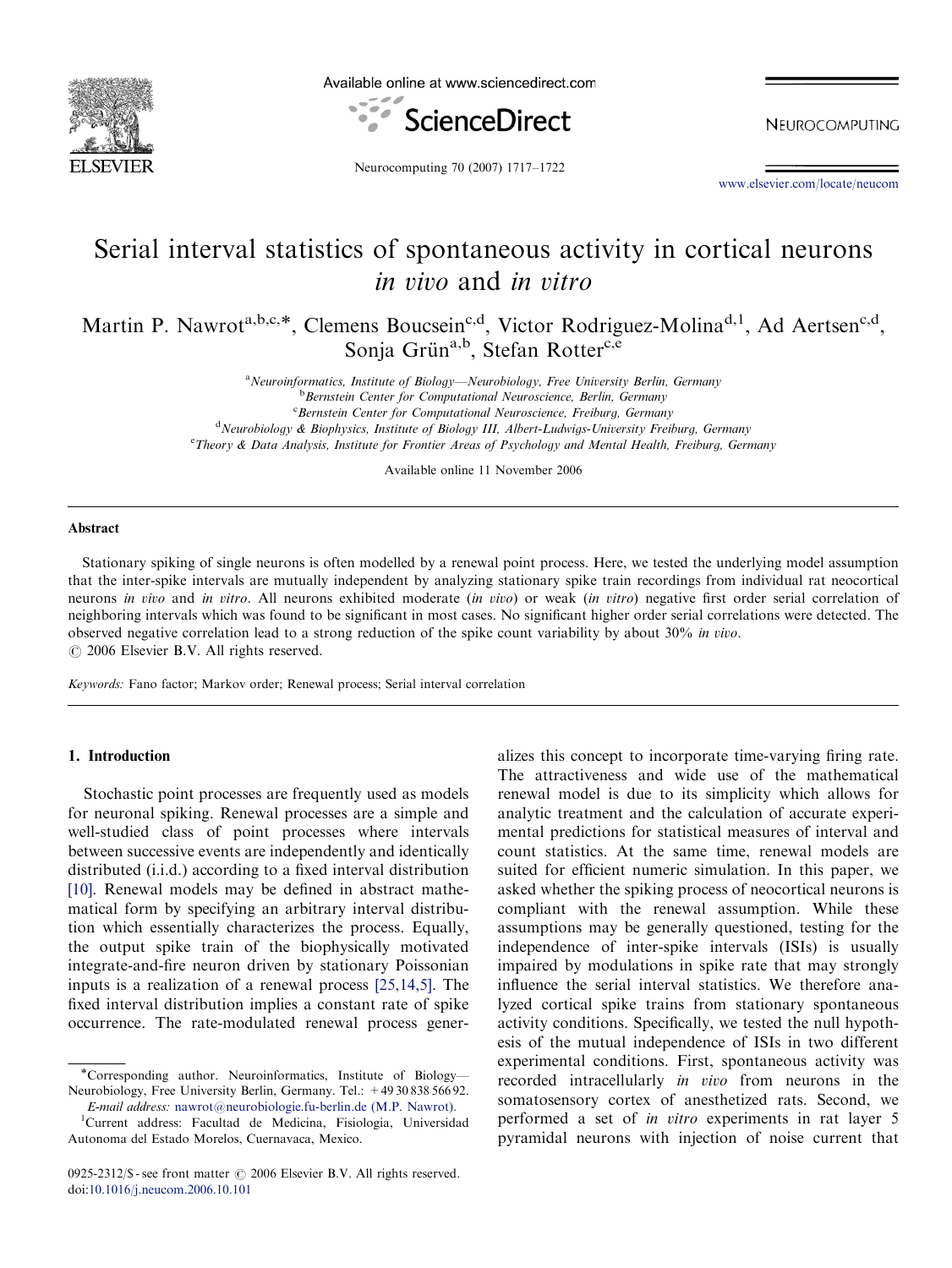<span id="page-1-0"></span>mimicked synaptic input bombardment of defined stochastic nature. Preliminary results have been published in abstract form [\[21\].](#page-4-0)

# 2. Methods

## 2.1. In vivo intracellular recordings

Intracellular recordings were made from neocortical cells in S1 of Long-Evans rats (8 weeks or older) using sharp electrodes  $(60-120 \text{ M}\Omega)$  (Fig. 1). The animals were initially anesthetized with urethane  $(1 g/kg)$  and supplementary doses of ketamine–xylazine (20 and 2 mg/kg i.p.). We carefully selected data from  $N = 8$  cells which exhibited long periods of continuous depolarization and stationary spontaneous spiking devoid of the strong membrane potential fluctuations (up/down states) usually observed during urethane anesthesia [\[13\].](#page-4-0) Spike rate (avg.  $10.4 \pm 4.5$  per second) was constant in six cells but showed moderate slow modulation in two cells (Neurons 1 and 7 in [Fig.](#page-3-0) 4a). To correct this we estimated the rate function with low time resolution ( $\approx$  4 s, [\[19\]](#page-4-0)) and subsequently demodulated the spike train [\[23,20\].](#page-4-0)

#### 2.2. In vitro noise current injection

Acute slices  $(400 \,\mu m)$  were obtained from S1 of Long-Evans rats (P15-28). Somatic patch clamp recordings  $(2-6 M\Omega)$  were made from  $N = 8$  regular spiking layer 5 pyramidal neurons (for details see [\[3\]\)](#page-4-0). Current traces of 300 or 1200 s duration were synthesized as superposition of



Fig. 1. (a) Intracellular voltage trace recorded in vivo covering 2s of spontaneous activity. (b) The length of each interval is scattered against the length of the following interval to demonstrate their negative correlation. Gray histogram shows empirical ISI distribution. (c) Conditional mean (filled circles) in 40 ms steps and control (open squares) averaged across 100 random interval shufflings.

independent EPSCs and IPSCs (decaying exponentials,  $30 \text{ pA}$ , 3 ms and 6 ms). Input was purely excitatory (E) or balanced with inhibition (E/I, ratio 2:1). Excitatory time series were modelled by a Poisson process or a gamma process of order  $\gamma = 0.25$  (temporally clustered but serially independent inputs). Inhibitory inputs were Poisson. Current amplitude (nominal  $+100 \text{ pA}$ ) was adjusted for individual cells to obtain spike rates of 5–10 (average  $7.7 \pm 2$ ) per second. The first 50 s of recording were discarded from the analysis to avoid potential onset transients.

#### 2.3. Spike train analysis

We quantified correlation of ISI pairs by the Spearman rank order correlation coefficient  $SRC_k$  of order k where each ISI is replaced by its rank among all intervals. The  $SRC<sub>1</sub>$  refers to the linear correlation between ranks of immediate neighbors, the kth-order  $SRC_k$  refers to the correlation of pairs  $ISI_i/ISI_{i-k}$  with  $k-1$  intervals inbetween. Significance of the SRC to be non-zero was established using the t-statistics. To compute the average SRC we used Fisher's z-transform. For the conditional mean CM ISIs were separated according to their length into classes of 40 ms width. For each class we then computed the mean of the following intervals [\[27\]](#page-4-0).

Serial correlation is sensitive to rate non-stationarities [\[17,12\].](#page-4-0) Slow enough modulation evokes positive serial correlation of nearby ISIs. We tested individual in vitro experiments for non-stationary rate using the test suggested in [\[12\]](#page-4-0). Briefly, for the sequence of  $n - 1$  ISIs we calculated  $n - m$  short term averages  $\mu_i$  from consecutive samples of  $m = 15$  ISIs and tested the null-hypothesis of normally distributed  $\mu_i$ , with parameters of mean  $\langle ISI \rangle$ , and standard deviation  $\sigma(\text{ISI})_n/\sqrt{m}$ . We found a significant number of outliers ( $P = 5\%$ ) in 16 of total 33 recordings.

To calculate the Fano factor (FF) we divided a given spike train into equal length counting intervals. Each interval contained on average 10 spikes to avoid significant bias effects due to short intervals [\[22,20\]](#page-4-0).

## 3. Results

## 3.1. Serial interval correlation in vivo

In a first set of experiments, we measured spontaneous intracellular activity from cortical neurons in the somatosensory cortex of the anesthetized rat. A typical recording is presented in Fig. 1. The depolarized membrane potential and large voltage fluctuations reflected vivid synaptic input. We analyzed the spontaneous spike activity of each individual neuron for serial dependency of the ISIs. Fig. 1b shows the resulting ISI distribution (gray histogram) for a total of 989 spikes recorded during 90 s. From the scatter diagram where we plotted the duration of the ith interval against the duration of the  $(i + 1)$ st interval it becomes evident that there is a tendency for long intervals to be followed by shorter ones and vice versa. This finds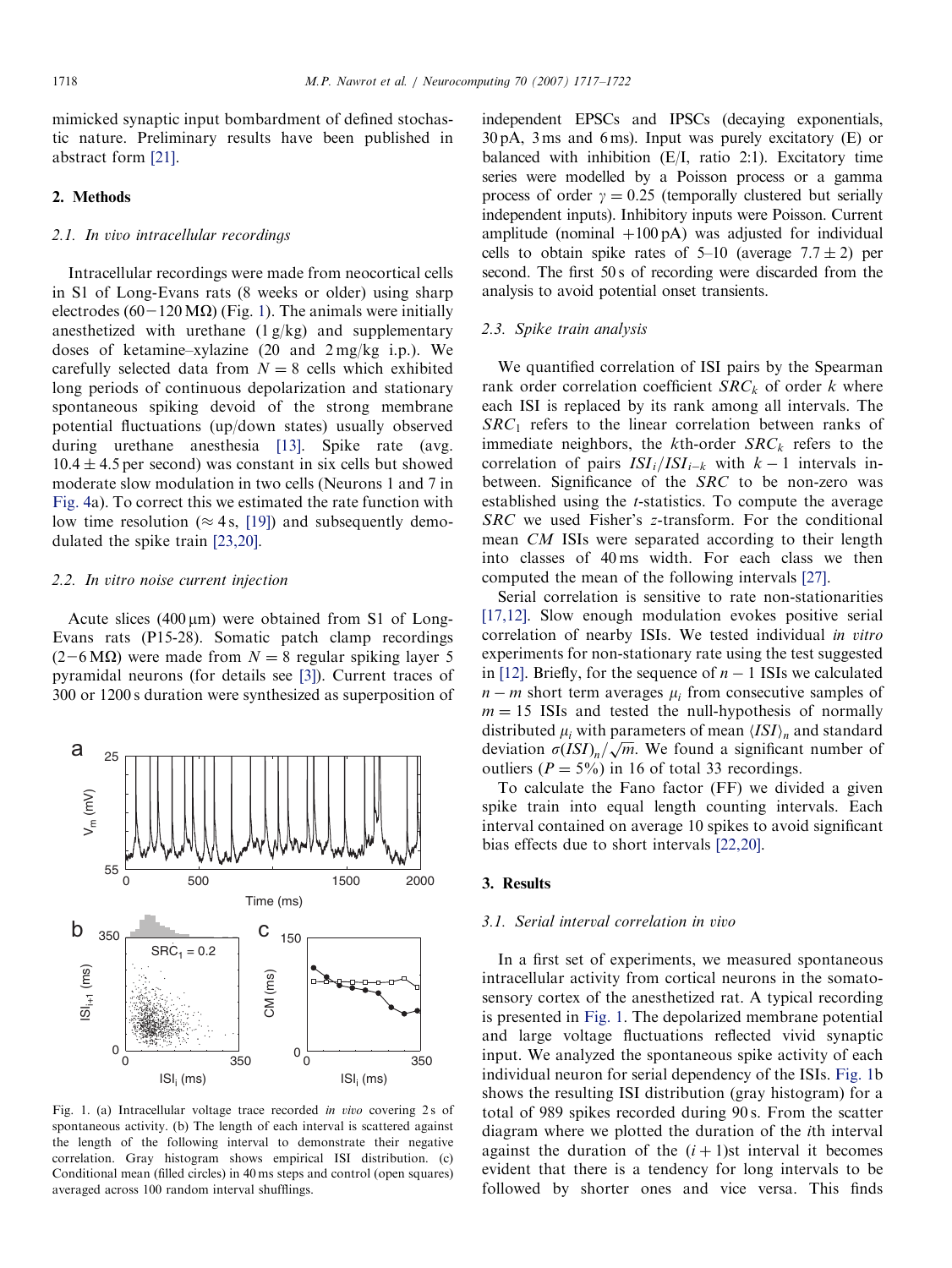expression in the significant  $(P<10^{-3})$  negative first order serial correlation coefficient of  $SRC_1 = -0.2$ . The conditional mean in [Fig.](#page-1-0) 1c (filled circles) measures the duration of the  $(i + 1)$ st interval (ordinate) in dependence on the duration of the ith interval. The negative slope of this curve again clearly expresses the negative serial dependency of neighboring ISIs.

The negative first order serial interval correlation was found in seven of eight cells (Fig. 2a) which showed very similar strengths of correlation, with an average of  $-0.21$ . In one cell the  $SRC<sub>1</sub>$  was not significantly different from zero  $(P>0.05)$ . None of the neurons, however, exhibited significant serial correlation of higher order and the average correlation was close to zero for all orders  $k>1$ and in all neurons (Fig. 2b). Thus, non-zero serial correlation in vivo was restricted to immediately neighboring intervals.

# 3.2. Serial interval correlation in vitro

Somatic noise current injection in vitro enabled us to provide individual layer 5 pyramidal cells with synthetic input with predefined stochastic parameters. We modelled time series of excitatory and inhibitory input events as realisations of two independent renewal processes. Thus, individual synaptic input currents arrived with constant rate and without serial correlations. The noisy input resulted in a depolarized membrane potential, large voltage fluctuations and spike activity similar to what we observed in vivo (compare [Fig.](#page-1-0) 1a and Fig. 3a).

We considered stable recordings only  $(n = 17, \text{ sec})$ Methods) and calculated the  $SRC_k$  for all orders  $k =$  $1, 2, \ldots, 10$  for each individual spike train. The example of Fig. 3 exhibited a significant  $(P<10^{-3})$  negative first order



Fig. 2. Serial interval correlations in vivo. (a) First order serial correlation coefficient for eight individual neurons. Significance indicated by 2  $(P<0.01)$  or 3  $(P<10^{-3})$  stars. (b) Distribution of correlation coefficients across all eight neurons for different serial order  $k = 1, 2, \ldots, 10$ . Gray boxes delimitate the lower and upper quartile, black lines mark the median. Whiskers extend to 1:5 times inter-quartile range, black dots mark outliers.



Fig. 3. (a) Membrane voltage in vitro in response to the injection of an excitatory shotnoise current. (b) Neighboring intervals are significantly correlated with  $SRC_1 = -0.1$ . (c) Conditional mean (filled circles) in 40 ms steps shows negative slope. Symbols as in [Fig.](#page-1-0) 1.

serial correlation of  $SRC_1 = -0.1$ , while no significant correlation of order  $k>1$  was detected. A negative  $SRC_1$ was measured in all except one out of 17 experiments, and found to be significant in 13 cases  $(P<0.05)$  with an average correlation of  $-0.065$ . Grouping all experiments by the individual neuron, we find that all cells exhibited an average negative correlation of neighboring ISIs as shown in [Fig.](#page-3-0) 4a. Higher order average correlation was close to zero (Fig. [4b](#page-3-0)) and individual values  $SRC_k$  for  $k>1$  were significantly different from zero at the 5% significance level in about 3% and 9% of all cases for negative and positive correlation, respectively.

We recorded neurons in four different input conditions (see Methods). As shown in [Fig.](#page-3-0) 4c, balancing excitation with inhibition (E/I) lead to a decreased average  $SRC<sub>1</sub>$  as compared to the case of pure excitation (E), irrespective of input clustering. Changing the excitatory input statistics from Poisson (gray bars) to a clustered process (white bars) slightly increased the average value of  $SRC<sub>1</sub>$ .

## 3.3. Effect on second order count statistics

We investigated the effect of the observed negative serial correlation of ISIs on spike count variability, as measured by the Fano factor  $FF$ , in relation to the interval variability as measured by the squared coefficient of variation  $CV^2$ . For a given point process, count and interval variability are not independent. For a renewal process, and in the limit of long observation intervals, it holds that  $FF = CV^2$  [\[10\].](#page-4-0) The more general analytic expression

$$
\lim_{T \to \infty} FF = CV^2 \left( 1 + 2 \sum_{i=1}^{\infty} SRC_i \right)
$$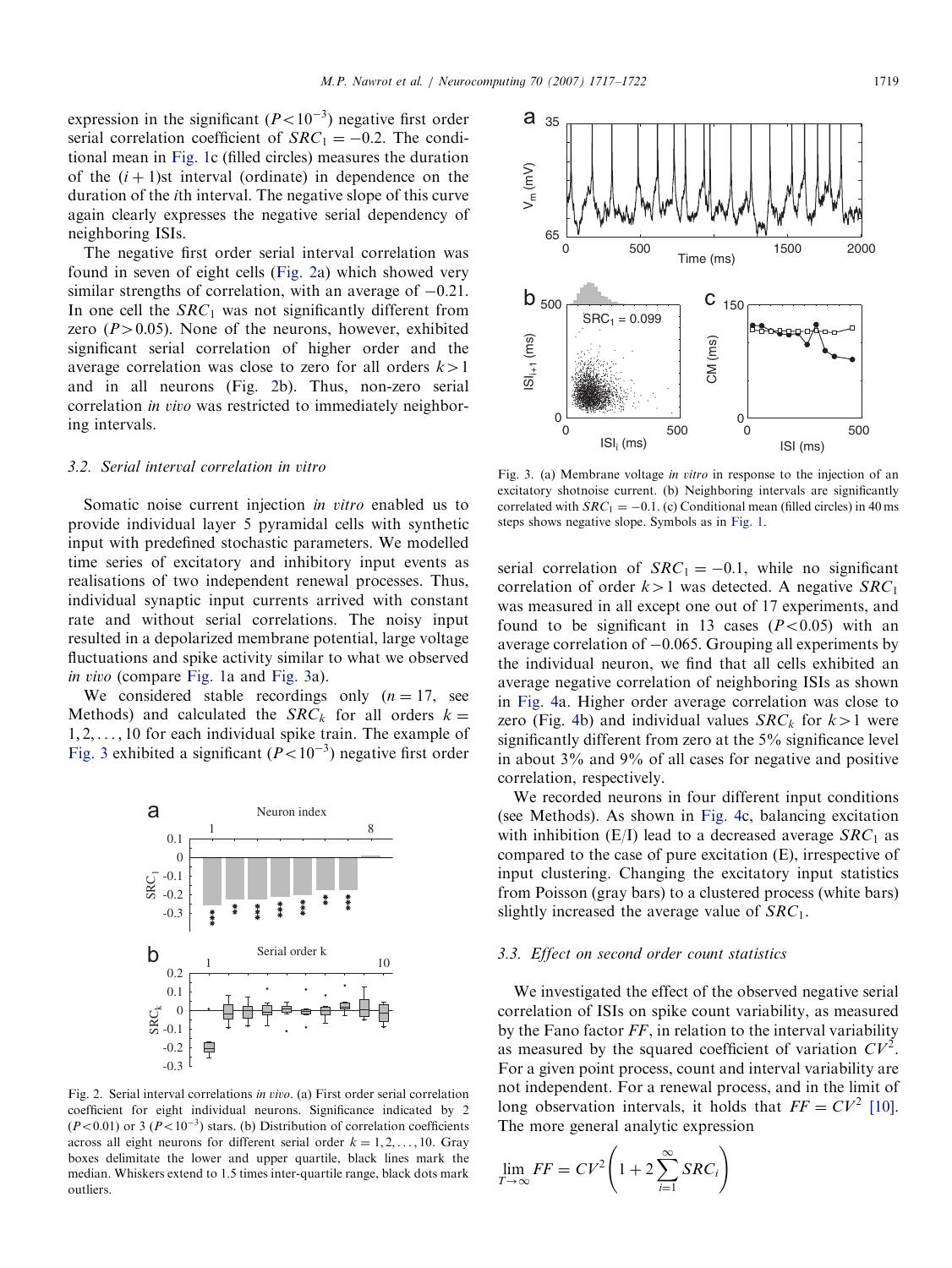<span id="page-3-0"></span>

Fig. 4. Serial interval correlation in vitro. (a) Average first order correlation coefficient (gray bars) for individual neurons. Triangles mark significant ( $P < 0.05$ ) and crosses non-significant  $SRC<sub>1</sub>$  for individual experimental spike trains. (b) Distributions of serial correlation coefficients across  $n = 17$  individual experiments as pooled from all input conditions, for different serial order  $k = 1, 2, \ldots, 10$ . (c) Average values of  $SRC<sub>1</sub>$  for individual input conditions as indicated.



Fig. 5. Impact of serial interval correlation on spike count variability. (a) Distribution of FF from 1000 surrogate spike trains where intervals were randomly shuffled to destroy serial correlation and empiric estimate  $(FF = 0.13$ , vertical line) for the same example neuron as in [Fig.](#page-1-0) 1. (b) Empiric FF of spike count versus  $CV^2$  of ISIs for individual neurons in vivo. Open symbols show empiric estimates; filled symbols show geometric mean across 1000 surrogates. Triangles refer to neuron 8 which did not exhibit significant ISI correlation.

accounts for serial correlation of order  $i$  [\[10,22,7\].](#page-4-0) In the case of our in vivo recordings we found significant first order ISI correlation in seven of eight neurons with an average correlation coefficient of  $SRC_1 = -0.21$  which implies that  $FF < CV^2$ . The predicted ratio of  $FF/CV^2 \approx$ 0:6 is in good agreement with the average ratio of the empiric estimates where  $FF/CV^2 = 0.68$  (cf. Fig. 5). As a control we generated surrogate renewal spike trains form the original spike trains by randomly shuffling all ISIs. This destroyed serial correlation and established renewal statistics where  $FF \approx CV^2$  for all neurons as shown in Fig. 5b.

#### 4. Discussion

Our results indicate that neocortical pyramidal neurons exhibit weak to moderate negative serial interval correlation of order 1, but no significant correlation of order 2 or higher. We conclude that the spiking process of cortical neurons violates the renewal assumption of independently distributed intervals. In agreement with the theoretical prediction, we could show that the observed serial correlation in vivo lead to a considerable reduction of the spike count variability in comparison to the renewal-based prediction. This has been previously demonstrated for electrosensory fibres in the weakly electric fish [\[22,7\].](#page-4-0) We can expect that both the strength and the order of serial interval correlation will depend on the actual firing rate. Here, we only analyzed stationary recordings with moderate rates of about 7–10 spikes per second. Future in vitro experiments will address the effect of different rate levels on serial interval correlation.

Up to now, there were surprisingly few attempts to investigate serial interval statistics in neocortical neurons. This may partly be due to the fact that a typical experimental setting implies a modulation of the firing rate which complicates serial analysis and which leads to long-ranged positive serial interval correlation [\[24,18,20\]](#page-4-0). In addition, extracellular recordings are subject to spike sorting errors which can be expected to have considerable impact on serial spike train statistics. Nakahama et al. [\[17\]](#page-4-0) analyzed single unit activity in cat somatosensory cortex during a similar spontaneous state of 'quiet wakefulness'. They also report short-ranged serial dependency and estimated low Markov orders (typically 0 or 1) resulting in weak but strictly positive ( $\approx +0.05$ ) first order serial correlation. Similar results were obtained by Baddeley et al. [\[1\]](#page-4-0) in VI cells recorded in anesthetized cats and IT cells in the awake monkey. Negative first order serial interval correlation has previously been reported in other systems, in particular for neurons in the lateral superior olive (LSO) [\[27\]](#page-4-0) and for electrosensory fibres in the weakly electric fish [\[22,7\].](#page-4-0)

What could be the benefits of a negative serial interval correlation in terms of neural coding? The lower spike count variability effectively reduces the noise level of rate signals [\[22,7,4,11\]](#page-4-0) and permits an increased information capacity for rate fluctuations on time scales that are longer than the mean ISI [\[6\]](#page-4-0). Recently, Lüdtke et al. [\[15\]](#page-4-0) showed that short-term synaptic plasticity on time scales that match the mean ISI can retain serial correlation of afferent inputs and, in principle, could be exploited to further improve the detection of weak input signals on a noisy background.

What are the causes for the observed negative serial dependency in cortical neurons? The temporal structure of the afferent inputs provide a possible extrinsic source for serial output correlation. Slow modulations of the overall input, however, will cause positive correlation of the ISIs. Also, short and long ranged autocorrelation of colored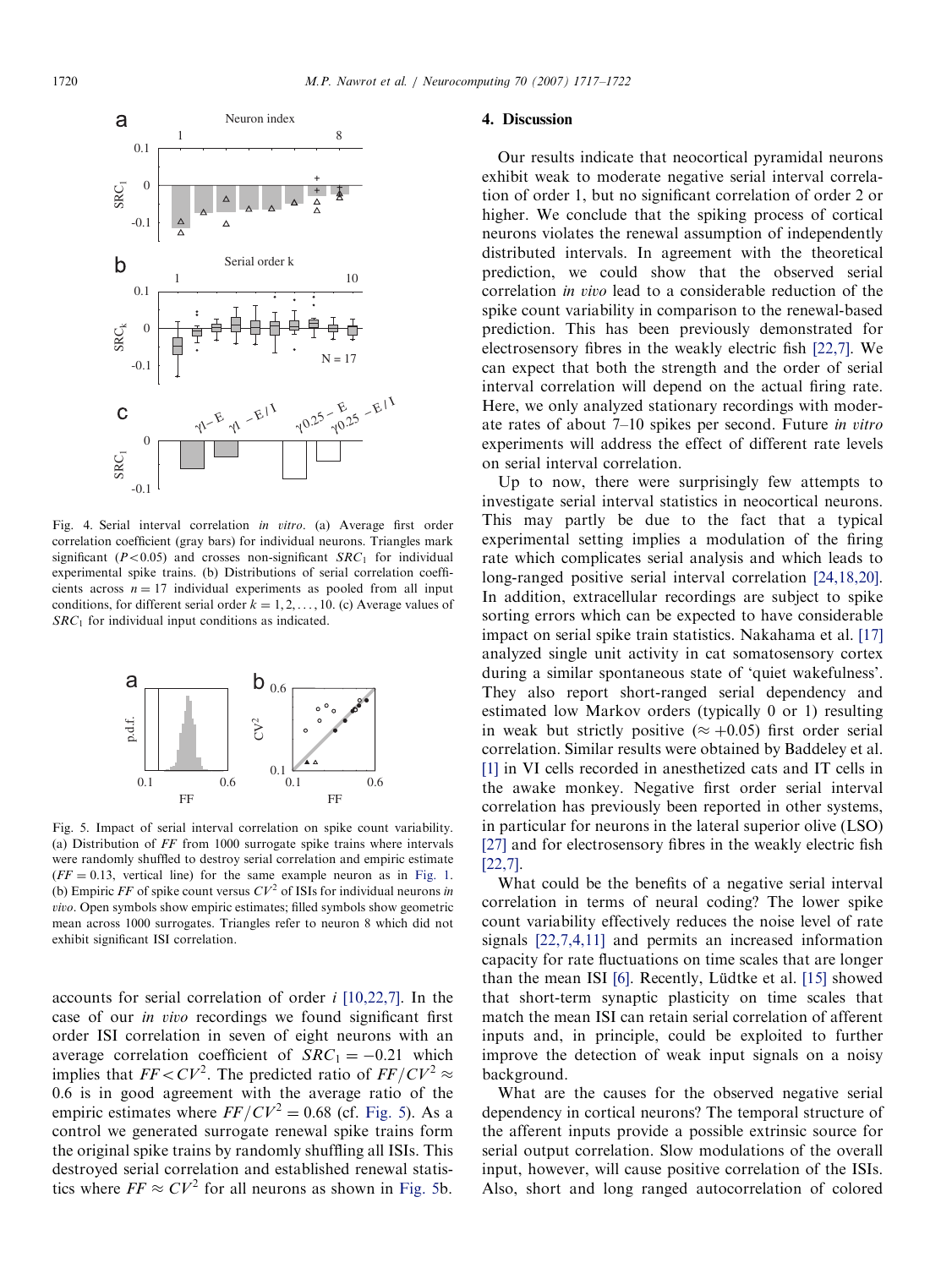<span id="page-4-0"></span>input noise exclusively produces positive correlation in the output of the I&F neuron [16,14]. We cannot rule out, however, that the detailed temporal structure of the network input in vivo significantly contributed to the result of a negative  $SRC<sub>1</sub>$  in our data. The major neuron-intrinsic factor are the afterhyperpolarization (AHP) currents responsible for spike-frequency adaptation (for references see [26,2]). Detailed biophysical models that incorporate physiologically motivated AHP currents have been shown to reproduce short-ranged negative serial interval correlation. In particular, the interplay of slow intracellular calcium dynamics and calcium-dependent potassium channels can mediate a cumulative AHP effect as has been demonstrated for compartmental models of cortical pyramidal cells by Wang [26] and for the LSO neuron by Zacksenhouse et al. [27].

The I&F model can be modified to incorporate a decaying threshold memory to reproduce negative serial correlation (e.g. [8,7,4,9,15]). Both types of models operate on physical time and thus serial correlation order will be dependent on the actual output rate of the neuron [2]. Simplified versions introduce a threshold memory of fixed length *i* that introduces serial correlation only up to order *i*, irrespective of the rate [6].

## Acknowledgments

We thank Carsten Mehring, Jan Benda and Alexa Riehle for valuable discussions and Yamina Seamari, Dymphie Suchanek, Detlef Heck and Jean-Franoics Leger for contributions in the initial phase of this project. Supported by the German Federal Ministry of Education and Research (BMBF, grants 01GQ0420 to BCCN Freiburg and 01GQ0413 to BCCN Berlin).

#### References

- [1] R. Baddeley, L.F. Abbott, M.J.A. Booth, F. Sengpiel, T. Freeman, E.A. Wakeman, E.T. Rolls, Responses of neurons in primary and inferior temporal visual cortices to natural scenes. Proc. Roy. Soc. (Lond.) 264 (1997) 1775–1783.
- [2] J. Benda, V.M. Herz, A universal model for spike-frequency adaptation, Neural. Comput. 15 (2003) 2523–2546.
- [3] C. Boucsein, M.P. Nawrot, S. Rotter, A. Aertsen, D. Heck, Controlling synaptic input patterns in vitro by dynamic photo stimulation, J. Neurophysiol. 94 (2005) 2948–2958.
- [4] R. Brandman, M.E. Nelson, A simple model of long-term spike train regularization, Neural. Comput. 14 (2002).
- [5] A.N. Burkitt, A review on the integrate-and-fire neuron model: I. Homogenous synaptic input, Biol. Cybern. 95 (1) (2006) 1–19.
- [6] M.J. Chacron, B. Lindner, A. Longtin, Noise shaping by interval correlations increases information transfer, Phys. Rev. Lett. 92 (8) (2004) 11–14.
- [7] M.J. Chacron, A. Longtin, L. Maler, Negative interspike interval correlations increase the neuronal capacity for encoding timedependent stimuli, J. Neurosci. 21 (14) (2001) 5328–5343.
- [8] M.J. Chacron, A. Longtin, M. St-Hilaire, L. Maler, Suprathreshold stochastic firing dynamic with memory in p-type electroreceptors, Phys. Rev. Lett. 85 (7) (2000) 1576–1579.
- [9] M.J. Chacron, K. Pakdaman, A. Longtin, Interspike interval correlations, memory, adaptation, and refractoriness in a leaky

integrate-and-fire model with threshold fatigue, Neural. Comput. 15 (2003) 253–278.

- [10] D.R. Cox, P.A.W. Lewis, The Statistical Analysis of Series of Events, Methuen's Monographs on Applied Probability and Statistics, Methuen, London, 1966.
- [11] J.B.M. Goense, R. Ratnam, Continuous detection of weak sensory signals in afferent spike trains: the role of anti-correlated interspike intervals in detection performance, J. Comput. Physiol. 189 (2003).
- [12] D.H. Johnson, Point process models of single-neuron discharges, J. Comput. Neurosci. 3 (4) (1996) 275–299.
- [13] J.-F. Leger, E.A. Stern, A. Aertsen, D. Heck, Synaptic integration in rat frontal cortex shaped by network activity, J. Neurophysiol. 93 (2005) 281–293.
- [14] B. Lindner, Interspike interval statistics of neurons driven by colored noise, Phys. Rev. E 69 (2004) 11–14.
- [15] N. Lüdtke, M.E. Nelson, Short-term synaptic plasticity can enhance weak signal detectability in non-renewal spike trains, Neural. Comput. 18 (12) (2006) 2879–2916.
- [16] J. Middleton, M.J. Chacron, B. Lindner, A. Longtin, Firing statistics of a neuron driven by long-range correlated noise, Phys. Rev. E 68  $(2003)$  1–8
- [17] H. Nakahama, M. Yamamoto, N. Ishii, H. Fujii, K. Aya, Dependency as a measure to estimate the order and the values of Markov processes, Biol. Cybern. 25 (1977) 209–226.
- [18] M.P. Nawrot, A. Aertsen, S. Rotter, Single-trial estimation of neuronal firing rates: from single-neuron spike trains to population activity, J. Neurosci. Meth. 94 (1999) 81–92.
- [19] M.P. Nawrot, C. Boucsein, V. Rodriguez Molina, A. Aertsen, S. Rotter, Unbiased and time-resolved measurement of variability in neuronal spike trains, submitted.
- [20] M.P. Nawrot, C. Mehring, V. Rodriguez-Molina, D. Heck, A. Aertsen, S. Rotter, How renewal-like are cortical neurons? Investigation of serial interval statistics in vitro and in vivo, in: Proceedings of the Sixth International IBRO World Congress 2003, Prague, 2003, p. 4382.
- [21] M.P. Nawrot, Ongoing activity in cortical networks: noise, variability and context, Ph.D. Thesis, Albert-Ludwigs-University, Freiburg, June 2003.
- [22] R. Ratnam, M.E. Nelson, Nonrenewal statistics of electrosensory afferent spike trains: implications for the detection of weak sensory signals, J. Neurosci. 20 (17) (2000) 6672–6683.
- [23] D.S. Reich, J.D. Victor, B.W. Knight, The power ratio and the interval map: spiking models and extracellular recordings, J. Neurosci. 18 (1998) 10090–10104.
- [24] M.C. Teich, R.G. Turcott, R.M. Siegel, Temporal correlation in cat striate-cortex neural spike trains, IEEE Eng. Med. Biol. Mag. 15 (5) (1996) 79–87.
- [25] H.C. Tuckwell, Introduction to Theoretical Neurobiology, vol. 2, Cambridge University Press, Cambridge, 1988.
- [26] X.-J. Wang, Calcium coding and adaptive temporal computation in cortical pyramidal neurons, J. Neurophysiol. 79 (1998) 1549–1566.
- [27] M. Zacksenhouse, D.H. Johnson, J. Williams, C. Tsuchitani, Singleneuron modeling of LSO unit responses, J. Neurophysiol. 79 (1998) 3098–3110.



Martin Paul Nawrot born in 1970, studied physics (MSc) and political sciences (BA) at the University of Kent at Canterbury, UK and the Albert-Ludwigs-University in Freiburg, Germany, where he joined the group of Prof. Aertsen and obtained his PhD in 2003. With a fellowship from the Heidelberg Academy of Science he became a principal investigator at the Bernstein Center for Computational Neuroscience in Freiburg [\(www.bccn-freiburg.de\)](http://www.bccn-freiburg.de). In 2005 he joined

the Neuroinformatics group headed by Dr. Grün at the Free University of Berlin, Germany, and is now a principal investigator at the Bernstein